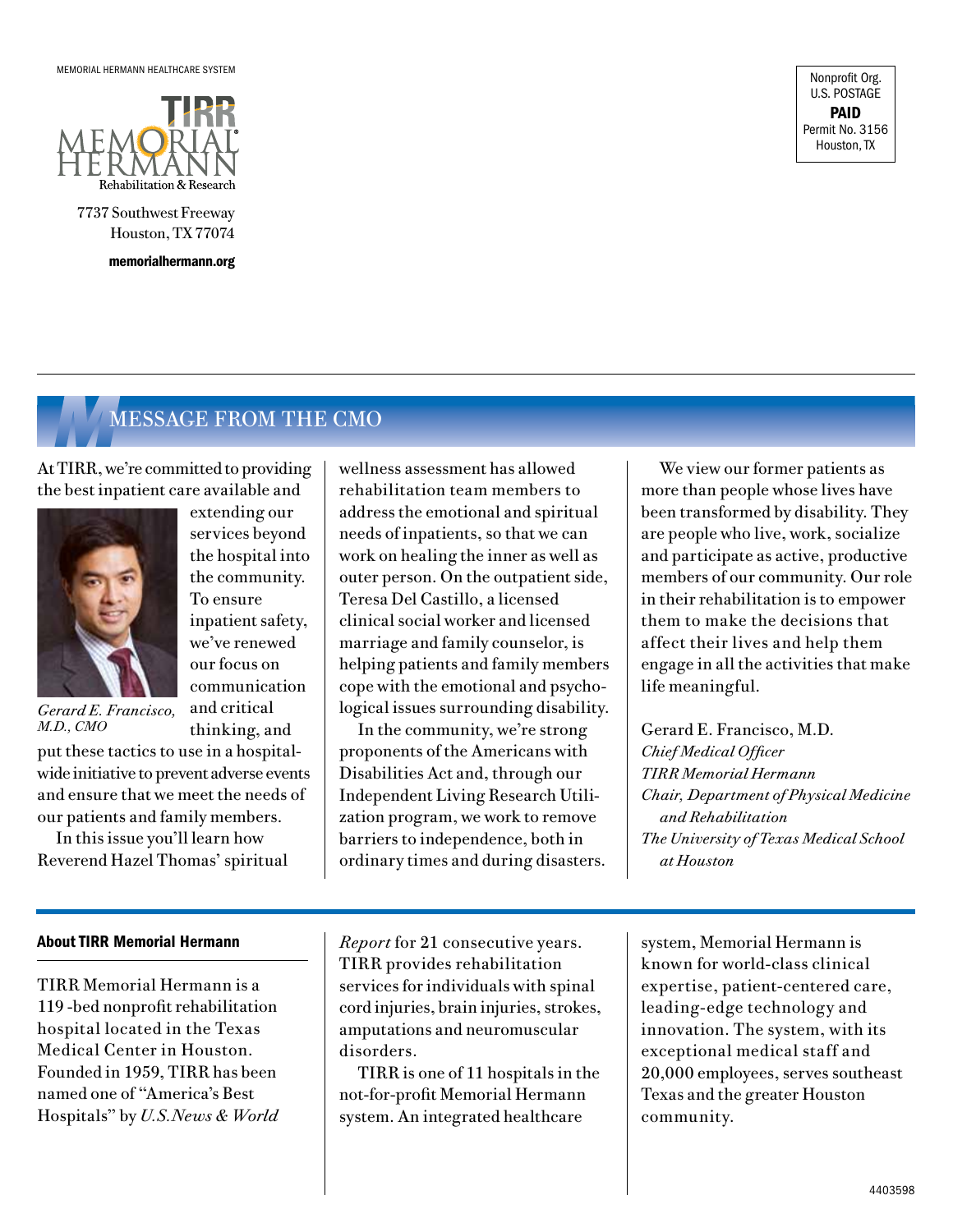

### FALL 2010

- 2 MESSAGE FROM THE CEO FEATURES
- 1 Mobility for Kids
- 3 Q&A with Lex Frieden: The Americans with Disabilities Act Turns 20
- 5 Safety First: TIRR Takes Steps to Stop Errors Before They Occur
- 6 Healing the Inner and Outer Person: Identifying Factors That Influence Spiritual and Emotional Wellness During Rehabilitation After Spinal Cord Injury
- 7 Helping Family Members Cope with Disability
- 8 ON THE MOVE
- 8 TIRR Welcomes New Recruits
- 8 TIRR Expansion and Renovation
- 9 Pharmacy Residency Program Launched
- 9 Foundation News
- 10 ON THE PODIUM
- 10 ACCOLADES
- 11 IN PRINT
- 11 TIRR IN THE NEWS
- 12 MESSAGE FROM THE CMO

## Mobility for Kids: TIRR Memorial Hermann Expands IN THIS ISSUE **IN THIS ISSUE** IN THIS ISSUE

When Houstonians Nancy and Raymond Risk found that pediatric Lokomat® walking therapy improved their son Noah's strength and mobility, they set a goal of raising funds to purchase the kid-size "legs" that would



allow children to use TIRR Memorial Hermann's adult Lokomat. Now, children across the state are benefiting from the Risks' determination to make the therapy available in Texas.

Fundraising is second nature to Nancy Risk, who is a longstanding member of a local organization called the Wednesday Charity Club, a group of women of Lebanese Christian heritage who have raised money since the 1950s for charitable causes. "Several of the women in the club have spouses or loved ones who have been helped by TIRR's rehabilitation programs," Risk says. "When we brought the idea of raising money for the pediatric legs to our group, they said, 'We've never taken on a project that large.' But when people learned what we were trying to accomplish, they came out of the woodwork to help."

Between November 2009 and the end of March 2010, 105 donors

contributed \$88,000 to the Memorial Hermann Foundation for the purchase of the pediatric Lokomat legs. "The vast majority of those who contributed were new donors to TIRR," says Thom Sloan, senior director of development at the Foundation. "We're grateful to each of them and especially to the Broughton Foundation, which contributed \$20,000 to the cause, and TIRR Foundation for their generous gift of \$7,500."

The pediatric legs arrived at TIRR Memorial Hermann Kirby Glen in June, and a training session was held on July 10 during a special luncheon honoring the Wednesday Charity Club and other donors who made the purchase of the Lokomat pediatric module possible. Noah Risk was one of three children who demonstrated the equipment at the luncheon.

The Lokomat is the world's first driven-gait orthosis. Designed to benefit patients with neurological movement disorders, the system consists of the robotic gait orthosis itself and the Levi body-weight support system used in combination with a treadmill. The patient's legs are guided on the treadmill according to a preprogrammed physiological gait *Mobility continues on page 4*

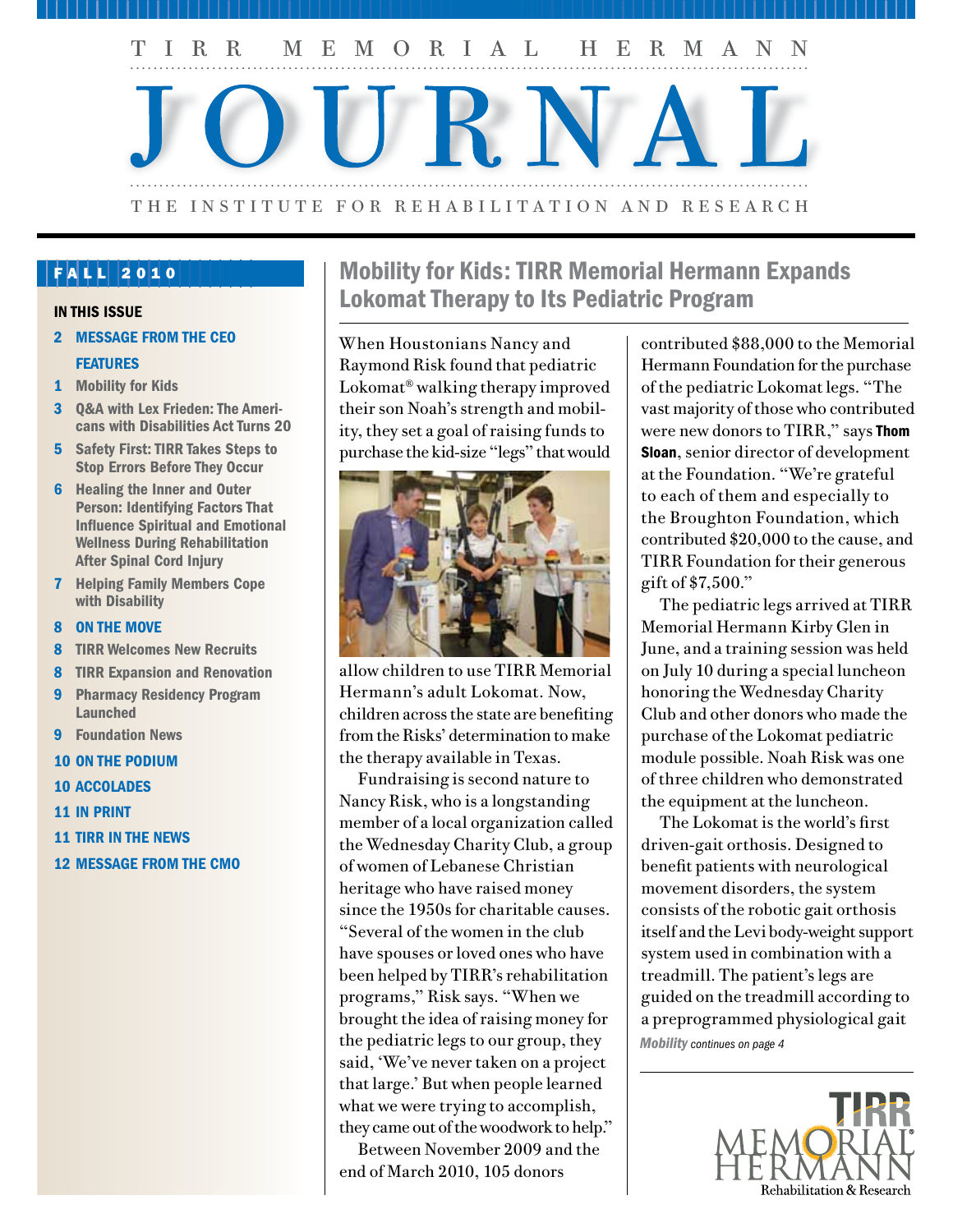#### FEATURED IN THIS ISSUE

Corwin Boake, Ph.D. *Neuropsychologist*  Teresa Cramer, P.T., M.S., P.C.S. *Physical Therapist* Lourdes Cuellar, R.Ph., F.A.S.H.P. *Administrative Director of Pharmacy and Clinical Support Services*  Teresa Del Castillo, L.C.S.W., L.M.F.T., M.B.A. *Licensed Clinical Social Worker Licensed Marriage and Family Therapist* Gerard E. Francisco, M.D. *Chief Medical Officer Chair of the Department of PM&R, The University of Texas Medical School at Houston*

Lex Frieden *Director, Independent Living Research Utilization Professor of Biomedical Informatics and Rehabilitation, The University of Texas Health Science Center at Houston* Martin Grabois, M.D. *Executive Vice President for Policy Professor and Chair of the Department of PM&R, Baylor College of Medicine Adjunct Professor, Department of PM&R, The University of Texas Medical School at Houston* Carl Josehart *TIRR CEO*

Cindy B. Ivanhoe, M.D. *Attending Physician, Brain Injury and Stroke Program Associate Professor of PM&R, Baylor College of Medicine Adjunct Associate Professor of PM&R, The University of Texas Medical School at Houston*

Angelle Sander, Ph.D. *Director, Brain Injury Research Center Associate Professor of PM&R, Baylor College of Medicine* Monika Shah, D.O.

*Director, Brain Injury and Stroke Program Assistant Professor of PM&R, Baylor College of Medicine*

Mark Sherer, Ph.D. *Senior Scientist and Director of Research and Director of Neuropsychology* 

*Clinical Professor of PM&R, Baylor College of Medicine* Reverend Hazel R. Thomas, M.Div., B.C.C. *Chaplain Manager*

Sarah Lake Wallace, Pharm.D. *Director of Performance Improvement and Patient Safety*

### **MESSAGE FROM THE CEO**

With the signing into law in 1990 of the Americans with Disabilities Act, Americans no longer had to view living with disability as a barrier to success. In the 20 years since its passage, the ADA has fulfilled much



of its promise to protect the rights of people with disabilities in employment, transportation, communications and public accommodations. But we have not

*Carl E. Josehart, CEO*

fully realized the dream of those who wrote the act – equality of opportunity, full participation in society, independent living and economic self-sufficiency.

In this issue, Lex Frieden reviews the history of the ADA and discusses the work that remains to be done in disability law and awareness. Through TIRR Memorial Hermann's Independent Living Research Utilization program, which Lex directs, we're working on eliminating barriers one by one in the communities we serve.

Mobility and spiritual wellness,

two other essentials for living an empowered life, are also addressed in this issue. Thanks to the determined efforts of Nancy and Raymond Risk – and the Wednesday Charity Club of which Nancy is a member – pediatric Lokomat® walking therapy is now available in Texas at TIRR Kirby Glen. And thanks to the work of our chaplain manager Reverend Hazel Thomas, who created an original spiritual wellness assessment to identify factors that influence spiritual and emotional wellness during rehabilitation after spinal cord injury, we're addressing the spiritual needs of our patients as a team.

We continue to strengthen our pledge to the people we serve, working daily to advance rehabilitation medicine, improve quality of life for the people who trust us to guide them in their personal recoveries and promote equal access so that all people have the opportunity to live their lives independently.

Carl E. Josehart *Chief Executive Officer TIRR Memorial Hermann* *TIRR Memorial Hermann Journal* is published four times a year by TIRR Memorial Hermann. Please direct your comments or suggestions to Editor, *TIRR Memorial Hermann Journal*, TIRR Memorial Hermann, 1333 Moursund, Houston, TX 77030, 713.797.5946.

Carl E. Josehart, CEO Gerard Francisco, M.D., Chief Medical Officer Mary Ann Euliarte, R.N., Chief Nursing Officer /Chief Operations Officer Mark Sherer, Ph.D. Director of Research

Editorial Staff Kate Eller, Editor Susan Thomas, TIRR Marketing Karen Kephart, Writer Steve Stanley, Designer

Material in this publication may not be reproduced in whole or part without permission from TIRR Memorial Hermann.

#### Fall 2010

*We have opportunities for outstanding rehabilitation professionals. If you are interested in joining our team at U.S.News & World Report's No. 5 rehabilitation hospital, contact Jude Lemaire, recruitment consultant, at 713.797.7281 or Jude.Lemaire@memorialhermann.org. All available opportunities can be viewed at memorialhermann.org.*

*www.tirr.org www.ilru.org*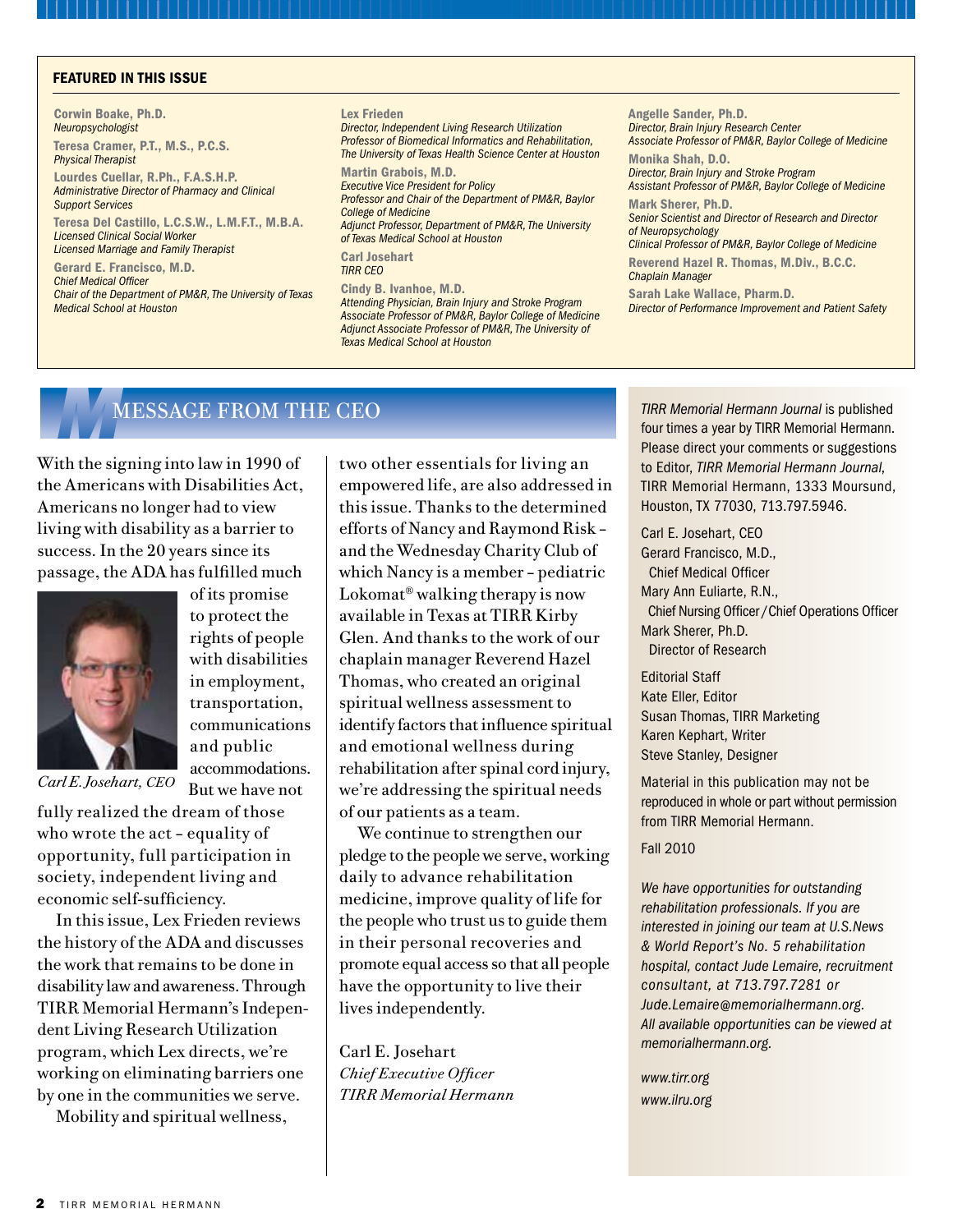### *F*FEATURES

### Q&A with Lex Frieden: The Americans with Disabilities Act Turns 20

Lex Frieden is a professor of biomedical informatics and rehabilitation at The University of Texas Health Science Center at Houston and director of TIRR Memorial Hermann's Independent Living Research Utilization program (ILRU). Frieden, who uses a wheelchair following a 1967 traffic accident in which his spinal cord was severed, helped craft the Americans with



(ADA), which was signed into law on July 26, 1990. In July 2010, on the 20th anniversary of the enactment of the ADA, he

Disabilities Act

*Lex Frieden*

was interviewed on National Public Radio about his role in writing the ADA. To listen to the NPR interview, visit www.npr.org and search "Lex Frieden."

Frieden also leads the Laboratory for Adaptive Technologies at The University of Texas School of Bioinformatics at Houston and is convener of the Amerigroup National Advisory Board on Improving Health Care Services for Seniors and People with Disabilities.

Q: For the first time in this country, a law mandated that public spaces accommodate people with disabilities. What evolution took place in the American ethos to lead to such a profound change for those living with disabilities?

In the 1960s and early 1970s, Americans were moving toward a society in which individualism, equality and personal responsibility took center stage. The same ideals that led to the

Civil Rights Act of 1964 sparked the consumerism movement led by Ralph Nader, the women's movement and the antiwar movement. People with disabilities took notice, which spurred the disability rights and independent living movement.

In response to advocacy by the disability community, members of Congress introduced legislation that added a civil rights provision – Title 5 – to the Rehabilitation Act of 1973, which prohibits discrimination based on disability in federal programs and federally funded programs. Ten years later, in 1983, I had the opportunity to testify before Congress during a review of the rehabilitation legislation. At that time, I recommended a national assessment of legislation and policy affecting people with disabilities. Then in 1984, I was appointed by President Ronald Reagan as the first executive director of the newly created National Council on the Handicapped, now known as the National Council on Disability. The council was given the responsibility of doing the assessment I had recommended.

Q: What was your charge as executive director of the council?

We had a little less than two years to put together a comprehensive report on Americans living with disabilities. When we presented the report, entitled *Toward Independence*, in January 1986, our No. 1 recommendation was the creation of a law to protect the rights of people with disabilities in employment, transportation, communications and public accommodations. While Congress expressed interest in our proposal, they failed to act on the recommendation. As a result, we produced another report in 1988 that included draft language for the ADA.

Subsequently, the ADA bill was introduced in Congress and hearings were held in Washington, Houston and other cities. Less than two years later, Congress passed the ADA by one of the largest majorities in history. A few weeks after the bill was passed, President George H. W. Bush signed the act into law.

Q: What were the most significant immediate changes following the signing of the act into law?

In my opinion, almost all changes were immediate and significant. On July 25, 1990, an employer could interview a person with a disability and say, "I'm not going to hire you because you have a disability." The next day this was illegal. Every new building or older building being remodeled had to be made accessible. Numerous changes happened immediately. It was like night and day. Many more changes occurred in a relatively short period of time.

Twenty years ago there were two cities in the United States in which people in wheelchairs could use a bus – New York City and Denver. Today, every bus in every city with a public transportation system is wheelchair accessible. Twenty years ago you didn't see handicapped parking spaces or ramps on curbs. Schools could choose not to admit people with disabilities because of their impairments. Deaf people could not serve on juries, and blind people could not access information in libraries. Today, people with disabilities have accessible parking spaces, ramps on curbs, equal opportunity in employment and education, access to courts and libraries and many other accommodations. *Frieden continues on page 4*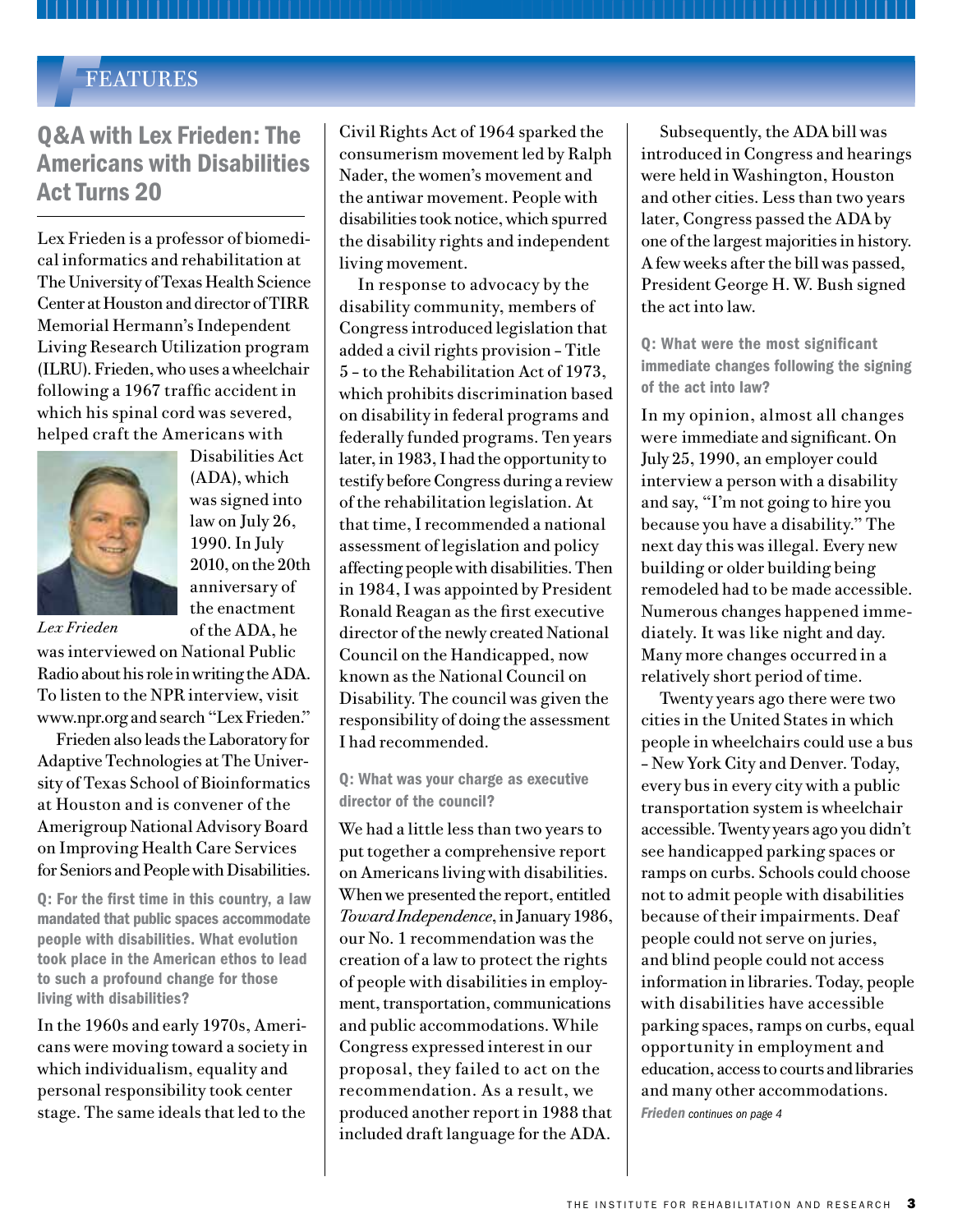#### *Mobility continued from page 1*

pattern, which can be adjusted to accommodate individual needs and rehabilitation goals. Advantages of Lokomat-based therapy include faster progress through longer and more intensive training sessions compared to manual treadmill training, ease of monitoring and assessment of patient walking activity and improved motivation through visualized performance feedback.

"This is not a new therapy," Risk

#### *Frieden continued from page 3*

Q: How did the amendments to the ADA, effective January 1, 2009, expand the definition of "disability" to cover new groups, such as cancer patients and cancer survivors?

There is a widespread misconception that the ADA "expanded" the definition of disability. In fact, the new amendments simply clarified the definition of disability. In decisions passed down over the past 20 years, the court system, including the Supreme Court, narrowed the original intent of the ADA. What Congress did with the 2009 amendments was to go back and restate the definition of disability as they originally intended it, using words they hoped the courts could better understand and interpret. Cancer survivors and people with chronic disorders have always been covered under the ADA, but it would have been difficult to prove discrimination in court because of the narrow definition used by the Supreme Court and others over the past two decades. Hopefully, courts will now find it easier to interpret the law according to the intent of Congress, and all people with disabilities will be protected from discrimination.

Q: What work remains to be done in the area of disability awareness and law?

I believe the ADA has fulfilled much of its promise, and research on the

says. The Lokomat offers patients and therapists a more efficient way of doing the therapy, and it's producing good results. Noah continues to show progress. He's lifting his legs better and walking better with each session."

Noah's physical therapist Teresa Cramer, P.T., M.S., P.C.S., stresses that pediatric Lokomat walking therapy is just one part of a patient's overall treatment plan. "At the initial evaluation we work closely with parents to set the child's goals, which provide a

impact of the ADA, recently completed by my colleagues at UT and ILRU, supports that belief. Based on the opinions of 870 disability community leaders polled in a non-scientific survey that included people from all over the country, more than 90 percent felt that quality of life for people with disabilities has improved greatly since passage of the ADA. About 60 percent of those surveyed agreed that the ADA's greatest impact has been in improvements in access to public accommodations, retail shops and commercial establishments.

But the survey also revealed three areas where we believe the ADA should be supplemented: employment, healthcare and community living. Figures vary, but most studies indicate that half or more of working-age people with disabilities seeking employment are unable to find work. This rate is more than three times that of the non-disabled population.

Economists argue about the reasons for the high unemployment rate, but everyone seems to agree that more aggressive action should be taken to provide employment opportunities for this population. And disincentives to working must be eliminated. For years, people with disabilities have complained that by going to work, they sacrifice needed disability benefits like health insurance, home care and housing assistance. Various efforts

framework for a treatment plan that can incorporate various therapies," she says. "If functional walking training is a part of the treatment plan, a portion of the treatment could involve the Lokomat for pediatric patients who qualify."

Cramer says Lokomat training begins with a baseline gait assessment, measurements to fit the robotic settings to each patient and one or two trial sessions to evaluate how well the *Mobility continues on page 5*

have been made to minimize the effect of the so-called "benefit cliff" but none of them seem to have worked.

Finally, efforts need to be made to improve housing and independent living options for people with disabilities in the community.

Housing options are limited for people with disabilities and for seniors, particularly for those who are struggling to maintain their independence despite low incomes. Because housing is difficult to obtain, for a variety of reasons, people with chronic, daily health-related needs often find themselves in intermediate care facilities or nursing homes. Most of these people would prefer to be living in the community, among families and friends.

In a few communities, integrated housing and service demonstrations have proved to be quite successful.

Given the predictable, impending needs of 79 million baby boomers who will eventually face the same challenges with housing and home care that people with disabilities and seniors who wish to be independent are facing today, it is imperative that we develop creative solutions that support community-based independent living for both young and old people with disabilities and enable seniors to age in place. $\bullet$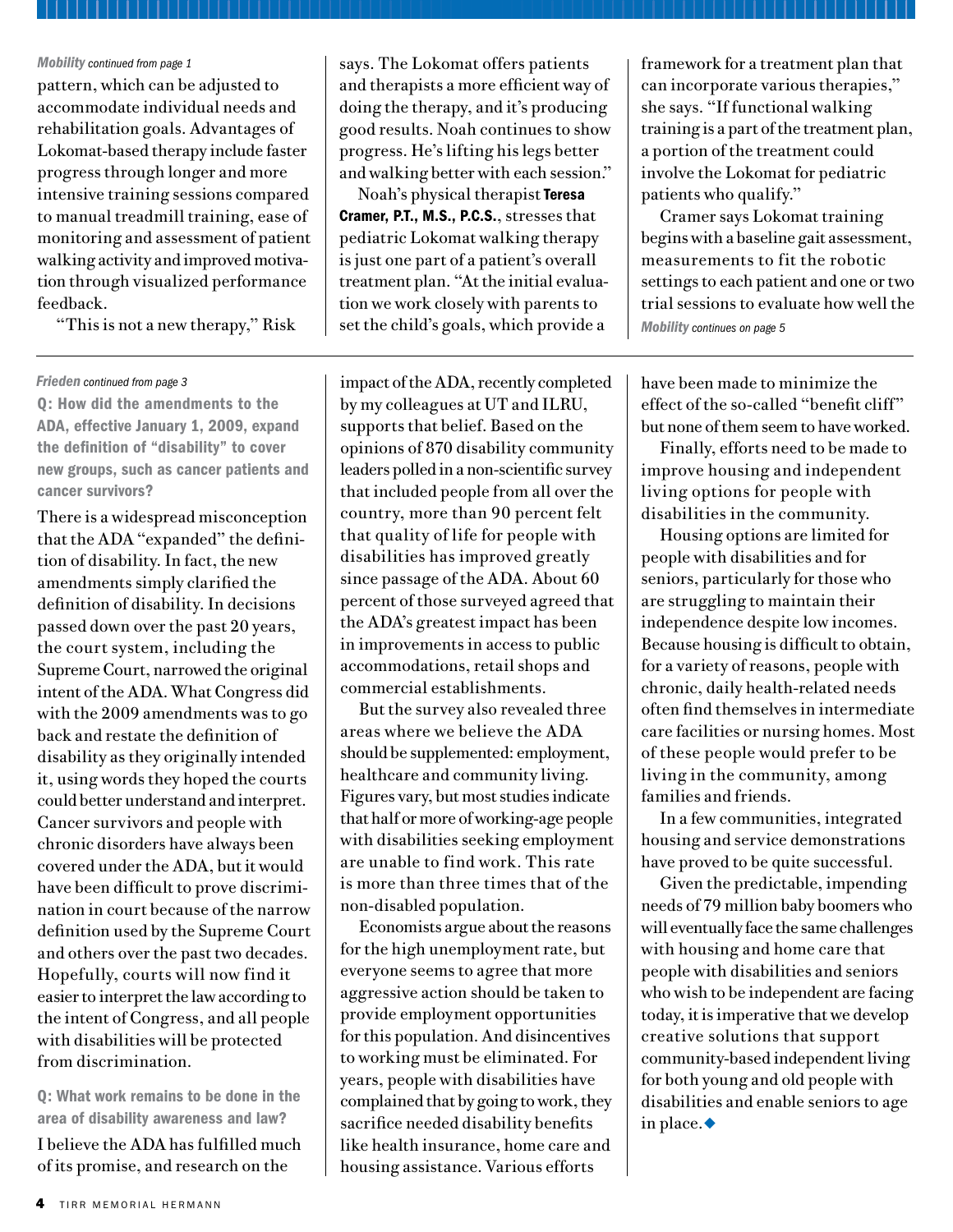#### *Mobility continued from page 4*

child can work with the robotic system. "During each walking session, the therapist adjusts parameters related to walking speed, range of motion at the joints and how much body weight support the robot is providing," she says. "The goal is to show progress over many sessions, with the patient supporting an increasing percentage of his or her body weight. We couple Lokomat therapy with over-ground walking, which is our ultimate goal."

Pediatric Lokomat therapy can benefit patients with neurologic conditions, including brain injury, spinal cord injury, stroke and cerebral palsy. The decision to incorporate Lokomat training into the patient's treatment plan is done on a case-bycase basis. "The smallest femur length the pediatric legs will accommodate is 21 centimeters, so most 4-year-olds will fit," Cramer says. "If the child has the potential for improved walking, can tolerate being strapped

into the robot and is old enough to understand how to use the therapy, he or she could be a candidate. In Noah's case, the therapy is helping to improve his mobility."

Six-year-old Noah smiles, sings songs and plays games while he's on the treadmill. "He's good natured and rarely fusses," his mother says. "He looks forward to the sessions because his therapist makes the work fun. He's been rocking and rolling since he started." $\bullet$ 

# Safety First: TIRR Takes Steps to Stop Errors Before They Occur

Studies have shown that when organizations hold safety as their core value, the positive results carry over to other measurable areas of patient care, including time savings, quality, improved outcomes and patient, physician and employee



*Sarah Lake Wallace,Pharm.D.*

renewed their focus on the three Cs – communication, critical thinking and compliance

satisfaction. Staff at TIRR Memorial Hermann

– and put them to use as tactics in a hospital-wide initiative to reduce the chance of adverse medical events.

"In some cases we've formalized and are working to improve our performance around tactics we've had in place for many years," says Sarah Lake Wallace, Pharm.D., director of performance improvement and patient safety at TIRR. "In others we've implemented new processes to improve patient safety in ways that will have the greatest impact on the quality of care we deliver."

In examinations of the root cause

of adverse medical events, many problems have been traced to poor communication, both nationally and at TIRR, particularly at shift change and on weekends. "During hand-offs, we encourage our staff members to ask questions," says Wallace. "We've improved our weekend hand-off communication by scheduling Friday meetings with the residents covering for the weekend, the attending physician on call, if possible, and the weekend and evening nurse supervisors. They discuss the baseline for each patient and issues that may arise over the weekend, and do bedside rounds to identify patients of higherlevel concern."

To improve communication, wound care rounds were initiated with the spinal cord service, providing the attending physician, wound care nurse and residents a designated time each week to examine wounds and assess improvement.

To create opportunities to learn from events and improve critical thinking, residents and representatives from patient safety, quality, pharmacy, nursing, risk management and admissions attend a monthly, physicianled peer review of all unplanned transfers. "We ask ourselves five

questions: Was the care appropriate? Does the documentation support the care we provided? Is there anything we could have done to prevent the transfer? Are there any general lessons we need to learn from this case? Are there issues we need other departments to evaluate?"

Wallace says TIRR also encourages staff members to examine the processes they use in caring for patients to improve their skills and reduce errors. "Critical thinking is a matter of maintaining a questioning attitude. Is the information you've received from a credible, knowledgeable source? If the information is outside the norm, have you verified the information through the source or through another party? But most importantly, if something does not make sense or seems unusual, stop and figure it out."

Wallace says, "We actively challenge ourselves to identify events that may not have had a long-term impact on a particular patient but are long-term lessons for us in improving the care we provide other patients. Patient safety is everyone's responsibility. It's a meticulous, ongoing process. If we each perform at our personal best, everyone wins." $\blacklozenge$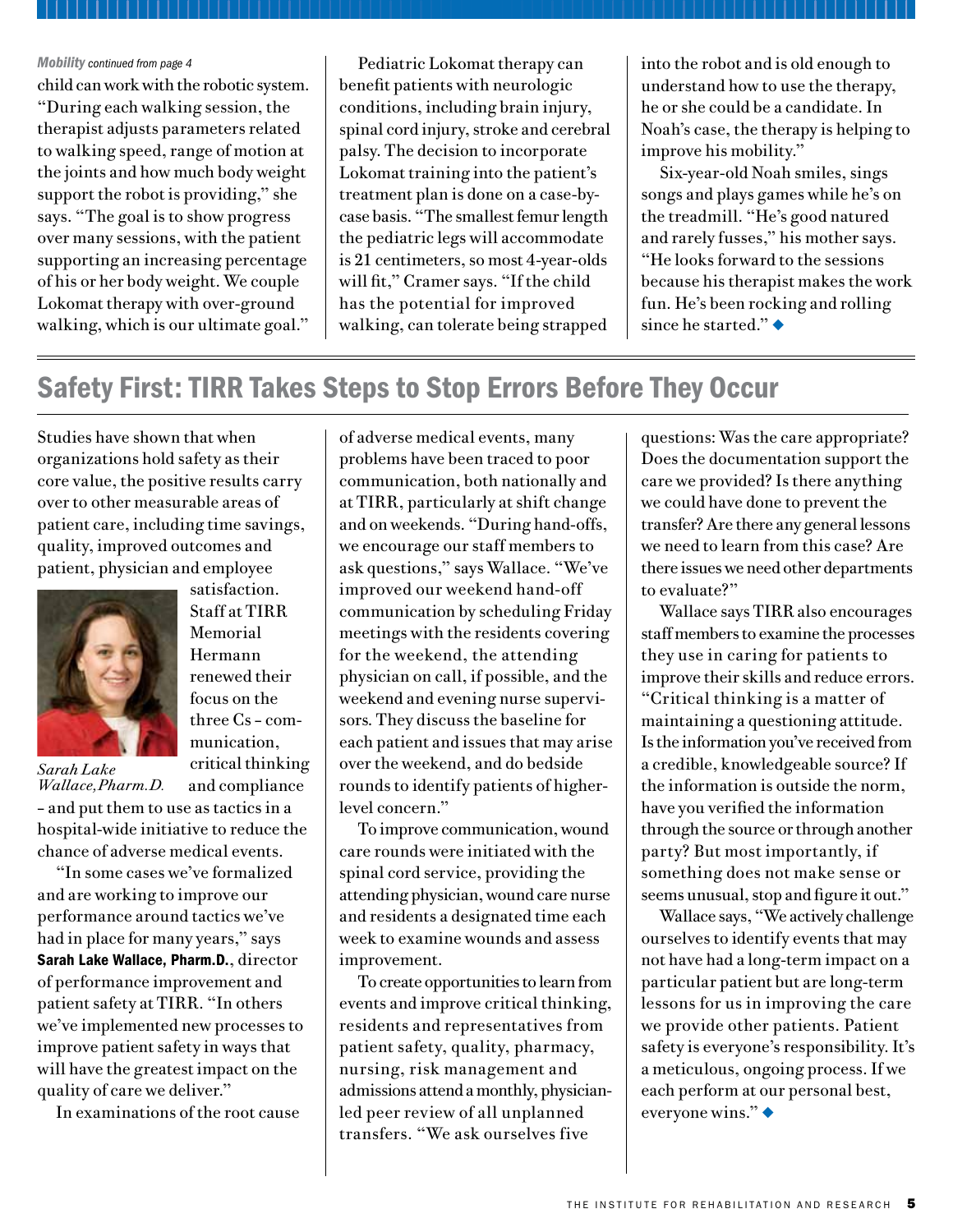Healing the Inner and Outer Person: Identifying Factors That Influence Spiritual and Emotional Wellness During Rehabilitation After Spinal Cord Injury

Reverend Hazel R. Thomas, M.Div., B.C.C., board-certified chaplain at TIRR Memorial Hermann, recently completed a six-month pilot study evaluating specific psychosocial domains that may positively or negatively change throughout the course of



*Hazel R. Thomas, M.Div., B.C.C.*

rehabilitation. She was invited to present her research at two conferences: the 2010 Annual Meeting of the Academy of Spinal Cord

inpatient

Injury Professionals, held September 22 to 24 in Las Vegas, Nevada, and the 4th Annual National Spinal Cord Injury Conference, held October 28

to 30 in Niagra Falls, Ontario. To prepare for the study, Rev. Thomas created an original spiritual wellness assessment consisting of eight questions measured on a seven-point evaluation scale. "I reviewed many articles and surveyed

wellness assessment on two used previously at The University of Texas System M. D. Anderson Cancer Center in Houston and Providence St. Vincent Medical Center in Portland, Oregon, modifying the questions and scales to meet the objectives of her study.

Study participants included 39 spinal cord injury patients admitted within four months of onset, ranging in age from 18 to 78 years. Each was administered the assessment within seven days of admission and again within five days of discharge. Between the two assessments, Rev. Thomas spent varying amounts of time with each patient.

"The frequency and lengths of my visits were dependent on the patient's response to the initial spiritual wellness assessment," she says. "If the overall response tended toward the negative, I knew I needed to spend more time with that patient. My work with each patient varied enormously. I saw some patients one on one. Others I'd see as a participant in team rounds. Sometimes I'd go on community outings

with a patient and family members, or work with patients during a group physical or occupational therapy session. A therapist might alert me that a particular patient needed attention."

Rev. Thomas recorded scores of the initial spiritual wellness assessment and comments about her visits in the medical chart. "Sometimes I'd make a

note that a patient was feeling really alone and needed support – or that the patient was really anxious and

needed some questions answered and concerns addressed."

Length of stay of study participants ranged from 16 to 84 days. Twothirds of the group studied were male; 38.5 percent were paraplegic and 61.5 percent were tetraplegic. Rev. Thomas, who is the sole chaplain serving a 119-bed inpatient facility, spent from 25 to 575 minutes with each patient, for an average of 158.97 minutes per patient.

A secondary goal of the study was to assess global change in each patient's overall spiritual and emotional wellness. When she tallied results, Rev. Thomas learned that 92.31 percent demonstrated an increase in global change; 5.13 percent demonstrated a decrease in global change; and 2.56 percent demonstrated no change. "More than 90 percent of patients in the pilot study left TIRR with an overall better sense of spiritual wellness," she says. "While it's difficult to determine a specific reason for the overall positive change, I believe it relates to our team effort to address the areas where each person scored lowest on the first assessment.

"As chaplains we're making strides toward evidence-based reporting of outcomes, but it's difficult to determine the contribution a chaplain makes to spiritual wellness on a daily basis," she says. "We've long questioned how we can assess whether a patient feels better after having seen a chaplain. Having a numeric spiritual wellness assessment has allowed us to address the spiritual needs of our patients as a team. Spiritual and emotional rehabilitation are just as important as physical rehabilitation. Our goal is to help our patients heal on the inside as well as on the outside." $\blacklozenge$ 

| $ $ feel           | ⇔                          |                  | $\rm \odot$          |              |                     | $\odot$        |                     |
|--------------------|----------------------------|------------------|----------------------|--------------|---------------------|----------------|---------------------|
| Overwhelmed        |                            | $-3$ $-2$ $-1$   |                      |              | $0 \quad 1 \quad 2$ | 3              | Comfortable/Serene  |
| <b>Hopeless</b>    |                            |                  | $-3$ $-2$ $-1$ 0 1 2 |              |                     | 3              | Hopeful             |
| Anxious            |                            |                  | $-3$ $-2$ $-1$ 0 1 2 |              |                     | $\mathbf{3}$   | Peaceful            |
| Alone/Abandoned    |                            |                  | $-3$ $-2$ $-1$ 0 1 2 |              |                     | 3 <sup>1</sup> | Connected           |
| <b>Powerless</b>   |                            |                  | $-3$ $-2$ $-1$ 0 1 2 |              |                     | $\mathbf{3}$   | Empowered           |
| Rejected           |                            |                  | $-3$ $-2$ $-1$ 0 1   |              | $\overline{2}$      | 3              | Accepted            |
| My life seems      | ౧                          |                  | ☺                    |              |                     | ⊙              |                     |
| <b>Meaningless</b> |                            | $-3$ $-2$ $-1$ 0 |                      | $\mathbf{1}$ | $\overline{2}$      | 3              | <b>Meaningful</b>   |
| $I$ have $a$       | $\left(\ddot{\sim}\right)$ |                  | $\bf \odot$          |              |                     | ⊙              |                     |
| Low Self Image     |                            | $-3$ $-2$ $-1$   | $\Omega$             | $\mathbf{1}$ | 2                   | 3              | Positive Self Image |

chaplains via e-mail to learn about existing assessment tools," she says. Ultimately, she based her spiritual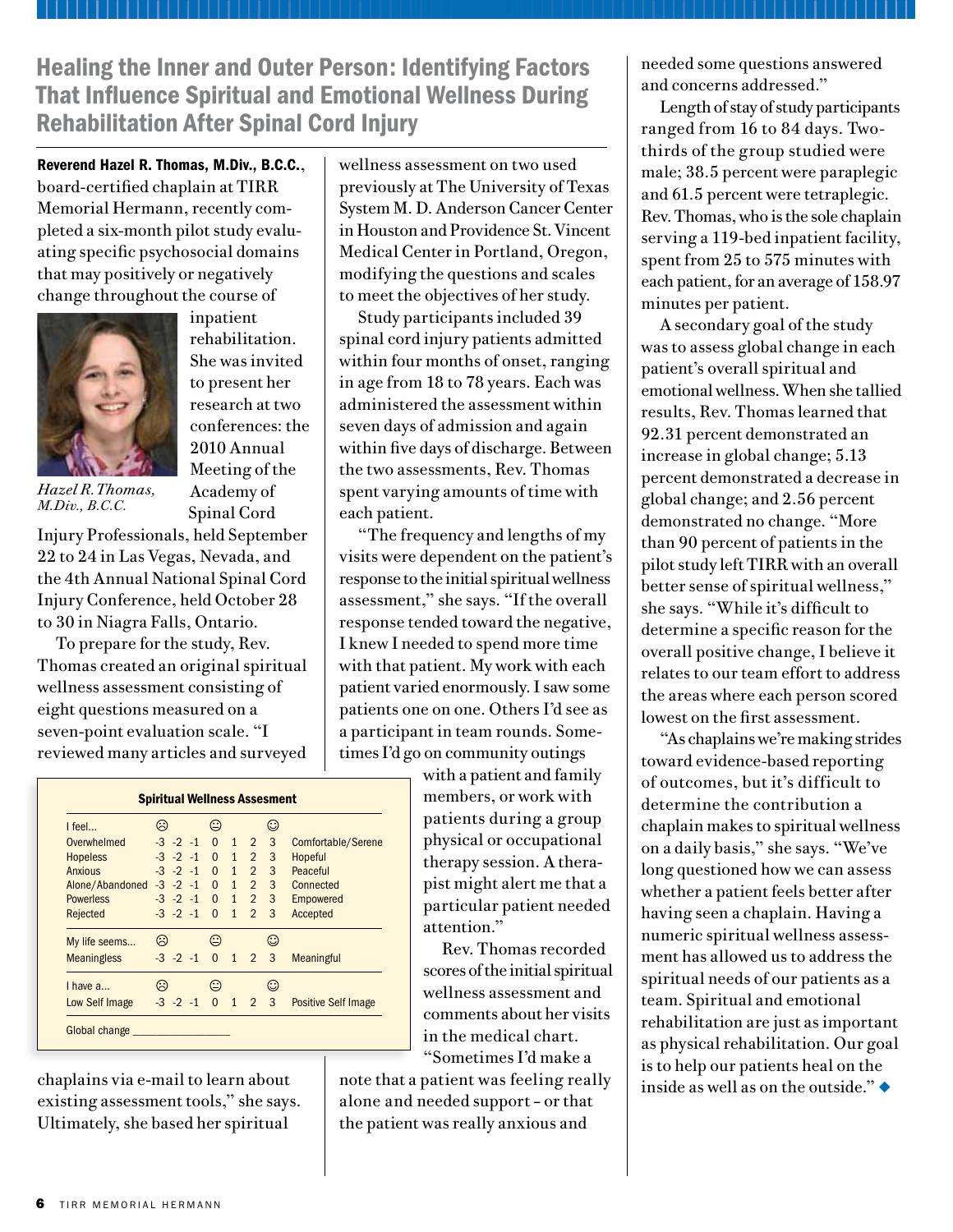## Helping Family Members Cope with a Loved One's Disability

Roland Valdes was a successful mechanical engineer when he suffered a traumatic brain injury (TBI) in a motorcycle accident on December 6, 2006. After acute care at Ben Taub General Hospital, Valdes was transferred to TIRR for a month-long inpatient stay in early 2007. Following his discharge, he enrolled in the TIRR Challenge Program, a comprehensive community-reintegration program for survivors of TBI and stroke.

"After the Challenge Program, Roland came home and started getting back into life," said Roland's wife, Debbie Valdes. "He went to the gym and worked out. As soon as he was able, he signed up for classes in the Internet-based master's degree program he was working on before the accident, and that occupied his time."

But the Valdes' lives had changed dramatically. "Our lives before and after the accident were like night and day," she says. "Roland had an energetic, vibrant personality. If he wanted something, he went after it, and that aspect of his personality hasn't changed. But we went from a relationship in which he was very much in control to one in which he was dependent on me financially, socially and emotionally. He wanted to be the same person he'd been before the accident and had a hard time accepting his limitations. Like many brain injury patients, he could be verbally abusive until we got his medications adjusted. He lost almost all of his friends because they didn't understand what we were going through."

Valdes educated herself about the personality changes to expect after traumatic brain injury, including the physical, cognitive and psychological impairments that can cause aggression, anxiety and depression, and affect

close relationships. "I learned everything I could about how to help him," she says. "For three years, I think I did pretty well, although I know I made some mistakes along the way. Then last year my patience was wearing thin and I started losing my temper, which is what made Roland tell his doctor that I needed some help."

Debbie Valdes first learned of the



family counseling services provided by TIRR Memorial Hermann's Teresa Del Castillo, L.C.S.W., L.M.F.T., M.B.A., when she accompanied Roland to a

*Teresa Del Castillo, L.C.S.W., L.M.F.T.*

follow-up outpatient clinic visit with his physical medicine and rehabilitation specialist. When Valdes mentioned that it might be helpful for his wife



to talk with a counselor, Monika Shah, D.O., referred her to Del Castillo, a licensed clinical social worker and licensed marriage and

*Monika Shah, D.O.* 

family therapist at TIRR's Physician and Specialty Clinic.

Mrs. Valdes met with Del Castillo briefly that same day and scheduled a counseling session for the following week. The two women met over a four-month period in 2010. "Debbie worked through some of her grief, and we also spent time talking about how to improve communication with her husband, interact with him more effectively and accept his limitations," Del Castillo says. "She felt like her role as a wife disappeared after the

accident and that she had become a caretaker. She was struggling with a sense of loss at many levels. Before we met she was in survival mode. When there was a tiny bit of stability in her relationship with her husband, she was ready to deal with her own needs."

"After the accident, many people asked why I stayed with Roland," Valdes says. "I couldn't leave because I love him. By nature, I'm a nurturing person, and he needed that kind of care. He didn't ask for the accident to happen. It was just one of those things. If I were disabled, I'd like to think that I wouldn't be abandoned."

She says the sessions with Del Castillo were helpful. "Things are okay now. Roland drives and runs errands during the day while I'm at work. It's just that he doesn't put as much into the marriage as he did before the accident, and Teresa helped

**VERGE CONCOCATED HERSELF ABOUT THE PERSONALITY CHANGES TO EXPECT AFTER TRAUMATIC BRAIN**<br>INJURY, INCLUDING PHYSICAL, COGNITIVE aldes educated herself about the personality changes to expect after traumatic brain and psychological impairments that can cause aggression, anxiety and depression.

me cope with that. She gave me a new perspective on my husband, myself and our relationship, and worked with me to set goals for myself, including making time to do the things I enjoy."

Del Castillo says she enjoyed working with Valdes. "She was insightful and ready to move ahead. She was committed to the relationship and to learning new ways to cope with it. Our sessions gave her an understanding of how she could help her husband and help herself as well. Now she can harness what he has because she understands his limitations and knows how to create closeness in the best way." $\blacklozenge$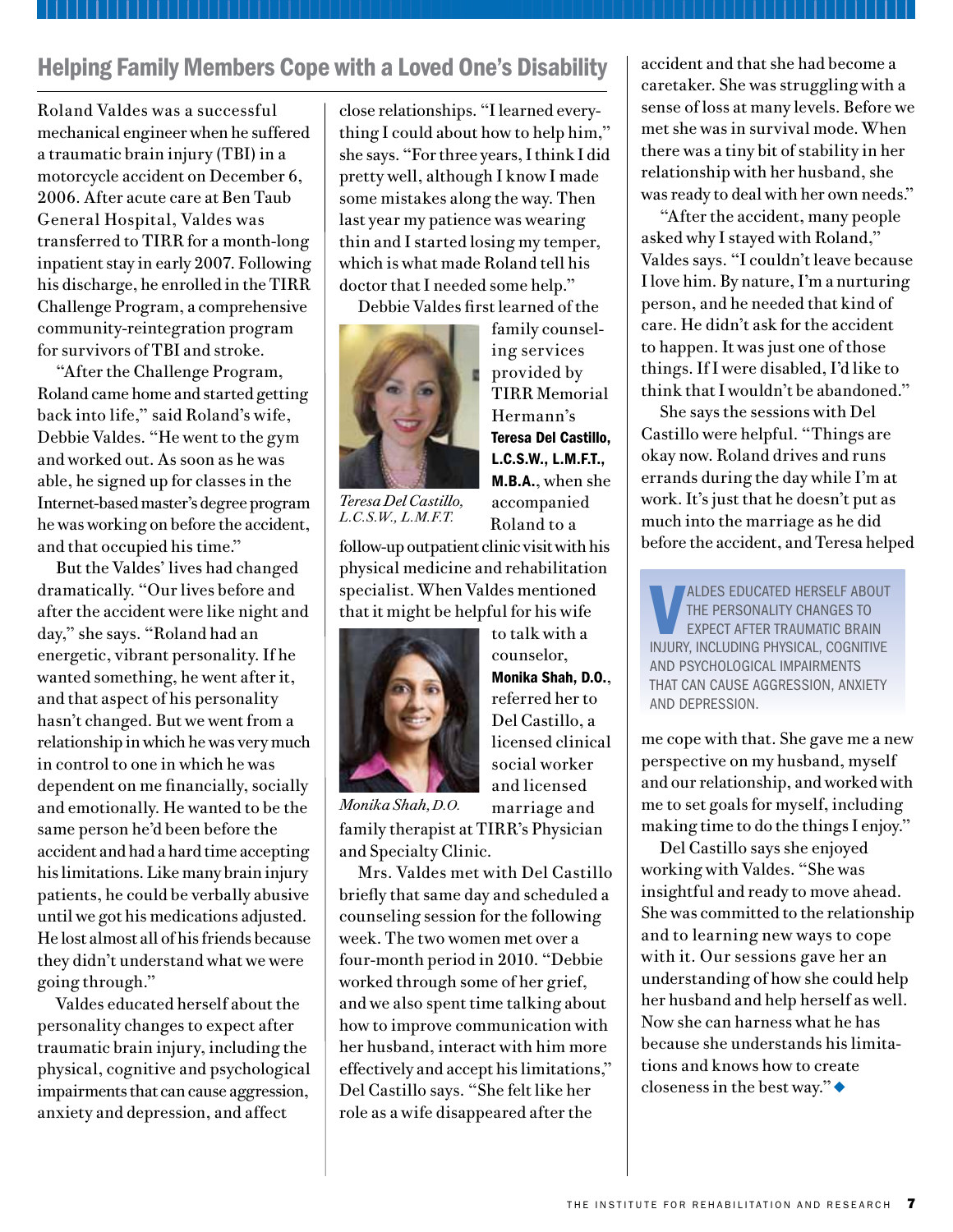### *O*ON THE MOVE

TIRR Memorial Hermann Welcomes New Recruits

Three physicians have joined the staff of TIRR Memorial Hermann.

P. Jacob Joseph, M.D., is a 2006 graduate of The University of Texas Medical School at Houston. An assistant professor in the department



of Physical Medicine and Rehabilitation at the UT Medical School, he comes to TIRR after completing his residency in

*P. Jacob Joseph, M.D.*

PM&R at the

was awarded her medical degree at Northeastern Ohio Universities College of Medicine in Rootstown, Ohio, in 2003, and completed her residency at

University of Washington in Seattle. He serves as an attending physician in the Brain Injury and Stroke Program.

Meilani Mapa, M.D., joins the TIRR medical staff after serving as an assistant professor of physical medicine and rehabilitation at the Ohio State University in Columbus. She



*Meilani Mapa, M.D.*

the UT/Baylor Physical Medicine and Rehabilitation Alliance in Houston in 2007, followed by a fellowship in brain injury medicine at the same institution. An assistant professor of physical medicine and rehabilitation at the UT Medical School, she is medical director of the Inpatient

Rehabilitation Unit at Memorial Hermann-Texas Medical Center and also sees outpatients in the Spasticity, Brain Injury and Stroke Clinic at TIRR.

Psychiatrist Guy Patterson, M.D., earned his medical degree at The University of Texas Medical Branch at Galveston and completed his



residency in psychiatry at Baylor College of Medicine, later pursuing psychoanalyst training at the Houston-Galveston Psychoanalytic

*Guy Patterson, M.D.*

Institute. An associate professor in the department of Psychiatric and Behavioral Sciences at UT Medical School, he has held positions at the M.H.M.R.A. of Harris County's Ripley Clinic, Baylor College of Medicine and the Gulf Coast M.H.M.R. Clinic in Galveston. He has also been engaged in the private practice of inpatient and outpatient adult psychiatry. He is a consulting physician at TIRR for both inpatient service and subspecialty outpatient clinic and also serves as staff psychiatrist in the department of Psychiatry Outpatient Clinic at The University of Texas Health Science Center at Houston.

### TIRR Expansion and Renovation

From humble beginnings as the Southwestern Poliomyelitis Respiratory Center, which managed 10 percent of all new polio cases in the early 1950s, TIRR Memorial Hermann has grown to a 119-bed teaching hospital for The University of Texas Medical School at Houston and Baylor College of Medicine.

Since April 2010, TIRR has completed several expansion initiatives, including a newly remodeled procedure suite for urodynamics, the opening of three procedure suites and the addition of three private rooms on Patient Care Unit (PCU) 6, which increased the hospital's licensed beds from 116 to 119. The new procedure suites allow physicians to perform procedures under moderate sedation in house, including percutaneous endoscopic gastrostomy (PEG) line placement, peripherally inserted central catheter (PICC) line placement and wound debridement.

A recent pharmacy expansion ensures that TIRR has the capability to manage the medication needs of additional patients, and the Physician and Specialty Clinic has been expanded to accommodate dental practices, primary care services and a concussion clinic, all under one roof. Four new treatment rooms have been added, increasing the clinic's available treatment rooms to 20.

RECENT PHARMACY EXPANSIVES THAT TIRE ENSURES THAT TIRR HAS T capability to manage the medication needs of additional patients, and the Physician and Specialty Clinic has been expanded to accommodate dental practices, primary care services and a concussion clinic

Renovated space in the basement of Dunn Tower is now a classroom/ training/conference room with the capacity for 60 people, allowing TIRR physicians and staff to conduct training and hold conferences on site. TIRR is also in the process of expanding its Radiology department to modernize the space and make room for the addition of a CT scanner.

*On the Move continues on page 9*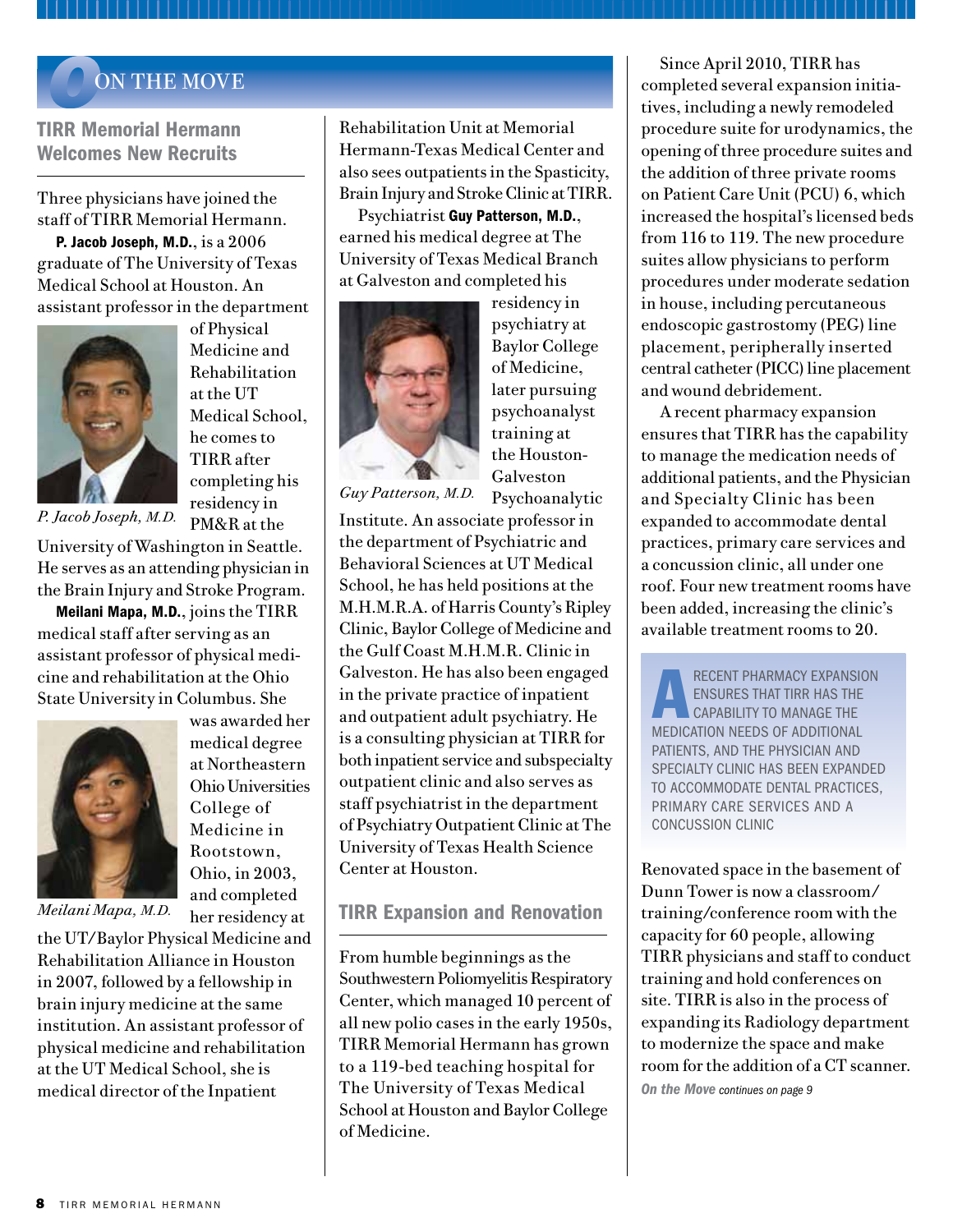#### *On the Move continued from page 8*

 "In fiscal year 2011, we will continue to invest in improvements aimed at enhancing the experience of patients, families, visitors, physicians and staff; creating a care environment that supports exceptional quality outcomes; and supporting physicians by providing greater continuity among care teams," says Carl Josehart, CEO. "Our recent growth allows us to build on strengths of the past and improve our services and facilities to care for the needs of our patients and their families. We pride ourselves on our collaboration with affiliated physicians and the consistent improvements in care those relationships have fostered."

### Pharmacy Residency Program Launched

TIRR Memorial Hermann and three Memorial Hermann acute care hospitals have joined together to create a pharmacy residency program aimed at developing practice leaders prepared to meet current and future challenges of the pharmacy profession. Participating acute care hospitals are Memorial Hermann Memorial City Medical Center, Memorial Hermann Katy Hospital and Memorial Hermann Southwest Hospital, which will serve as the main facility for the program. In April, the new program was granted a three-year accreditation by the American Society of Health-System Pharmacists (ASHP) Commission on Credentialing.

"At least 20 percent of graduates from colleges and schools of pharmacy will do a one- or two-year postgraduate residency program to gain intensive training in their specialty," says Lourdes Cuellar, R.Ph., F.A.S.H.P., administrative director of pharmacy and



*Lourdes Cuellar, R.Ph., F.A.S.H.P.*

"In creating the program we wanted to ensure that our residents would have the advantage of getting practice experience focused on the

clinical support services at TIRR.

strengths of each of the participating hospitals. Most pharmacy residencies are located in a single, usually large, acute care hospital, which makes our program unique."

Participants in the residency program will get hands-on experience as key members of the healthcare team, using evidence-based medicine to independently manage patient disease states and drug therapies. Graduates will be able to successfully adapt their knowledge and skills to critically assess new problems and provide solutions for care, as well as effectively educate healthcare practitioners, caregivers and patients.

### Foundation News

Joel Stein, M.D., physiatrist-in-chief at New York Presbyterian Hospital, will deliver the first Charles C. Beall Lecture on November 9, 2010, at the TIRR Research Luncheon in Houston. The luncheon is the first of a series of annual events focusing on research under way at TIRR Memorial Hermann.

Beall, who died in February 2010, served TIRR for 10 years as CEO and for 29 years as a board member. Dr. Stein is professor and chair of the department of Rehabilitation Medicine at the Columbia University College of Physicians and Surgeons, and professor and chief of the division of Rehabilitation Medicine at Weill Cornell Medical College in New York City.

Jim Winne, whose daughter McKenzy Winne is a former TIRR patient, has given \$125,000 to fund TIRR's Traumatic Brain Injury Recruitment and Research Fund.

The One Step Closer Foundation (OSCF) is a nonprofit, charitable organization whose main goal is to ease, as much as possible, the lives of those with cerebral palsy. The OSCF was started by Jacob Zalewski, a former

 $\prod_{\substack{r\text{ odd}}}$ **HE ONE STEP CLOSER FOUNDATION** is a nonprofit, charitable organization whose main goal is to ease, as much as possible, the lives of those with cerebral palsy.

TIRR patient born with cerebral palsy, who has been a donor to TIRR through the OSCF for the past three years. His third annual celebrity poker tournament "All in for CP" will be held on December 11, 2010, in Las Vegas. To enter the tournament and support TIRR, visit www.onestepcloserfoundation.org/index.php.

The Staman Ogilvie Fund for Spinal Cord Injury Recovery, Rehabilitation and Research has been created to assist individuals whose lives have been disrupted by spinal cord injury (SCI), brain trauma or neurological disorders. The fund's objective is to raise \$10 million for the development of new technologies to increase movement for those with SCI through regenerative research, rehabilitation, robotics and adaptive technology. To date, more than \$5 million has been contributed toward the goal, which will benefit TIRR and the Mischer Neuroscience Institute at Memorial Hermann-Texas Medical Center.

An anonymous donor has pledged \$1 million and paid the first installments to TIRR for the purchase of much of the equipment to be used for rehabilitation and adaptive technology research as part of the Ogilvie Fund.  $\blacklozenge$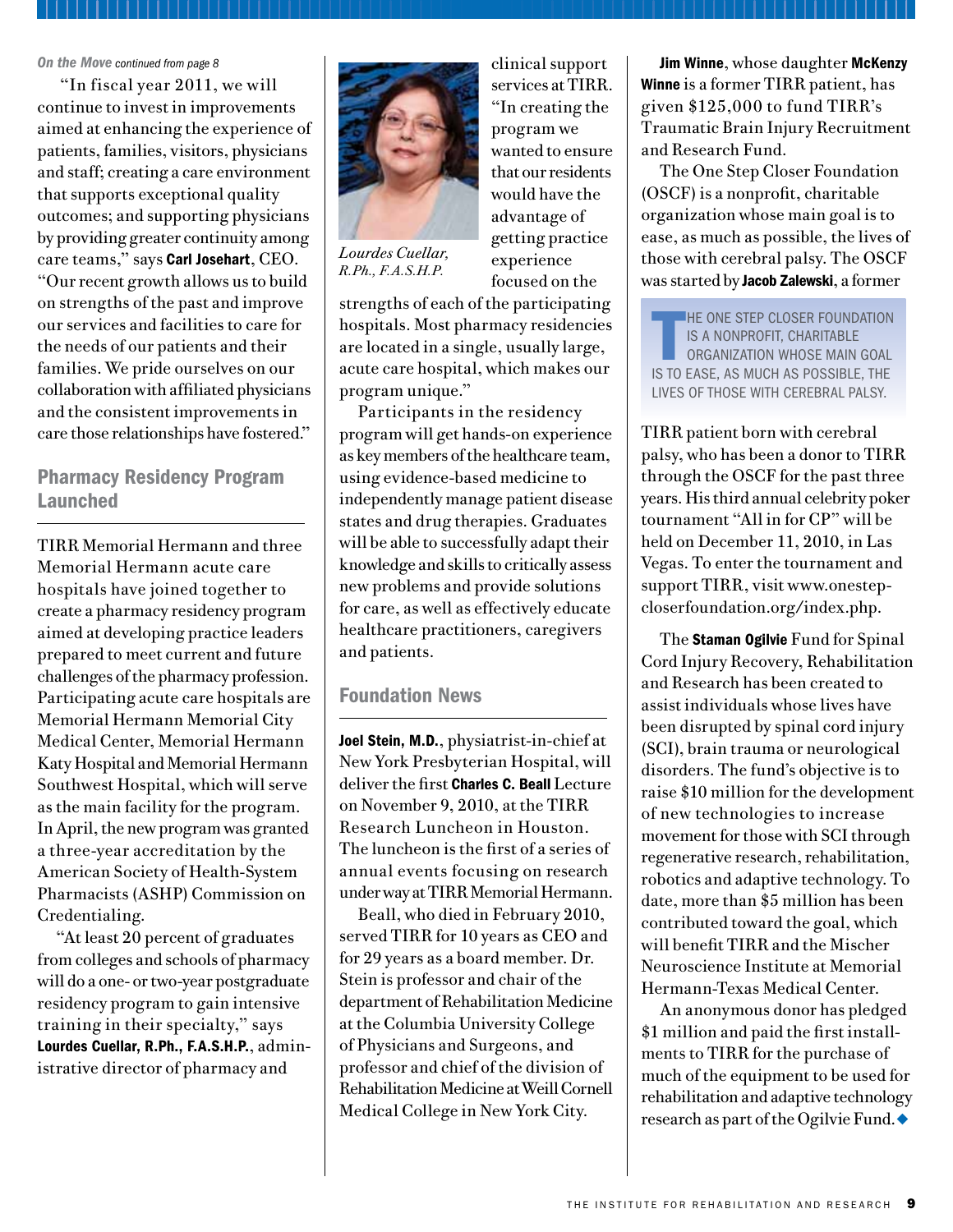## *O*ON THE PODIUM

Ivanhoe CB. Neurological Disorders and the Impact on Employment. Presented at the Houston Area Rehabilitation Association, Division of the Texas Department of Assistive and Rehabilitation Services on July 15, 2010, in Pasadena, Texas.

Ivanhoe CB. Advances in the Diagnosis and Treatment of Upper Limb Spasticity featuring ELVIRA™ Injection Simulation Schedule. Presented on August 26, 2010, in Charlotte, North Carolina.

Ivanhoe CB. FDA Approval of Botox® for Post-Stroke Spasticity and FDA Approval of Botox for Spasticity: FDA Approval versus Real-World Use. Presented at Carolinas Rehabilitation in Charlotte, North Carolina, on August 26 and August 29, 2010, respectively.

**Sander AM.** Traumatic Brain Injury Rehabilitation and Sexuality: Finding the Comfort Zone. Invited lecture presented at the meeting of the Brain Injury Association of Michigan, September 23, 2010, Lansing, Michigan.

Sander AM. A Videoconferencing Approach for Training Caregivers



to Help Persons with TBI Compensate for Cognitive and Emotional Difficulties in the Home. Paper presented

at the meeting of the American Psychological Association, August 12, 2010, San Diego, California. *Angelle Sander, Ph.D.*

Sander AM, Clark AN. Translation of Evidence-Based Findings for Rehabilitation of Cognitive Impairments After Traumatic Brain Injury. Preconference workshop presented at the IDGA Military Healthcare Convention and Conference, June 22, 2010, San Antonio, Texas.

**Sander AM.** Integrating Sexuality into Traumatic Brain Injury Rehabilitation. Lecture presented at the Brain Injury Association of Texas Conference, June 6, 2010, Austin, Texas.

**Sander AM.** Compensating for Memory Problems After Traumatic Brain Injury: An Evidence-Based Approach. Lecture presented at the Brain Injury Association of Texas Conference, June 5, 2010, Austin, Texas.

Sherer M. The TBI Model Systems Program: Resources for Consumers. Workshop presented at the annual meeting of the Brain Injury Association of Texas, Austin, Texas, June 6, 2010.

Sherer M. Assessment and Treatment of Impaired Self-Awareness. Invited presentation to the clinical staff of *On the Podium continues on page 11*

## *A*ACCOLADES

For the 21st consecutive year, TIRR Memorial Hermann has earned distinction among the top five rehabilitation hospitals in the country. The rankings were published in the July 21, 2010, issue of *U.S.News & World Report*.

The 20 hospitals ranked in rehabilitation were named among the best for challenging cases and procedures by at least 3 percent of rehabilitation specialists who responded to *U.S. News* surveys in 2008, 2009 and 2010.

"We're pleased to be recognized by *U.S.News & World Report* in its annual listing of the nation's top hospitals," says Carl Josehart, CEO. "We're proud of the efforts our

physicians and staff members make in helping us achieve our reputation for quality outcomes and maintain our ranking."

Corwin Boake, Ph.D., was elected to the American Psychological Association



(APA) Council of Representatives for Division 40 (clinical neuropsychology). The council, which is the legislative

Corwin Boake, Ph.D. body of the APA, includes about 175 officers and representatives. Dr. Boake's term runs from 2011 through 2014.

Martin Grabois, M.D., attended a board meeting of the American Academy of Pain Medicine on August 6 and 7 in his role as vice president for scientific



affairs. The American Academy of Pain Medicine represents physicians who practice pain medicine

nationally. Dr. Grabois was recently nominated president-elect.



Cindy B. Ivanhoe, M.D., was a special guest of honor at the Texas Brain and Spine Institute 4th Annual Neuroscience Symposium held

September 10, 2010, in College Station. $\bullet$ *Cindy Ivanhoe, M.D.*